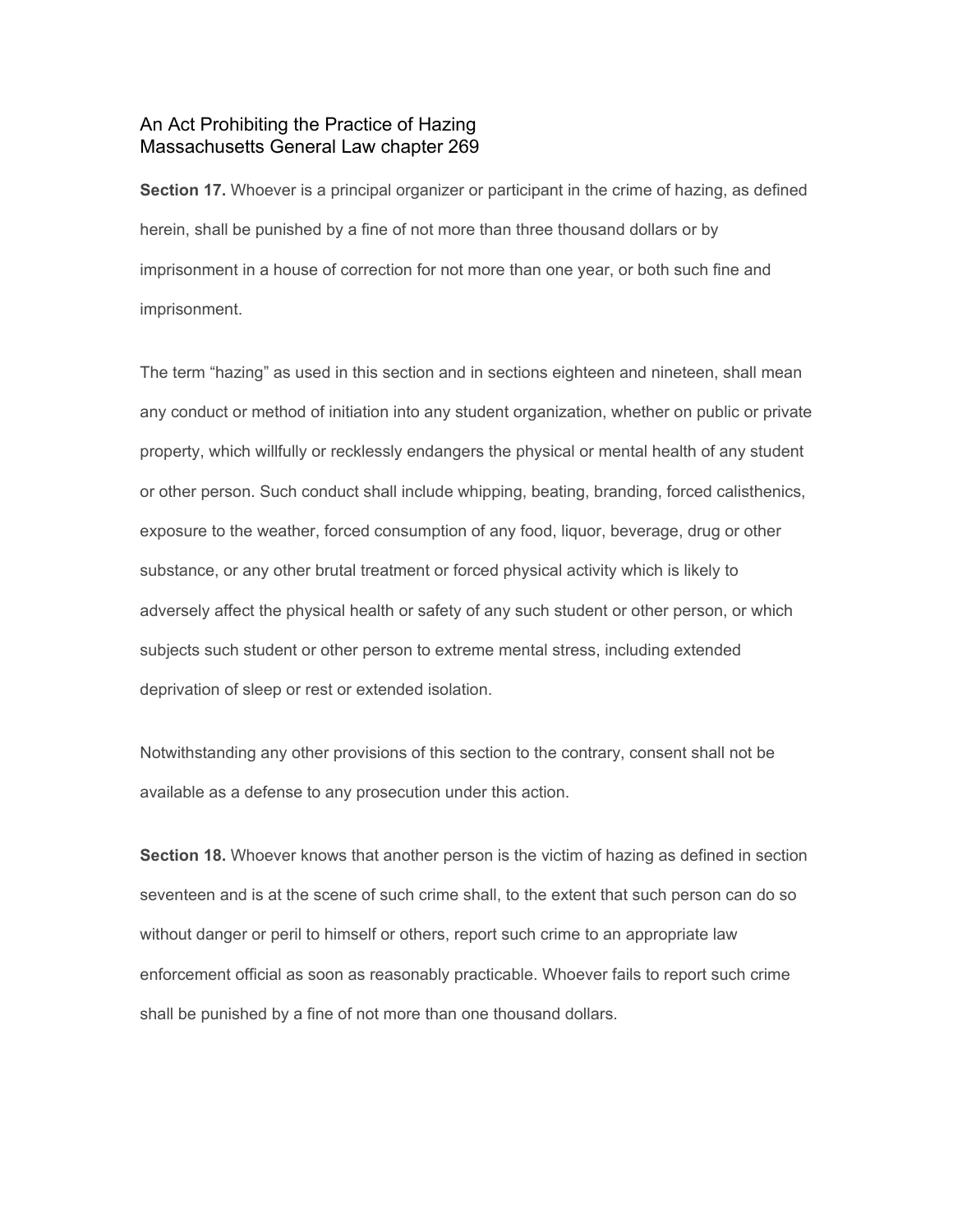**Section 19.**Each institution of secondary education and each public and private institution of post secondary education shall issue to every student group, student team or student organization which is part of such institution or is recognized by the institution or permitted by the institution to use its name or facilities or is known by the institution to exist as an unaffiliated student group, student team or student organization, a copy of this section and sections seventeen and eighteen; provided, however, that an institution's compliance with this section's requirements that an institution issue copies of this section and sections seventeen and eighteen to unaffiliated student groups, teams or organizations shall not constitute evidence of the institution's recognition or endorsement of said unaffiliated student groups, teams or organizations.

Each such group, team or organization shall distribute a copy of this section and sections seventeen and eighteen to each of its members, plebes, pledges or applicants for membership. It shall be the duty of each such group, team or organization, acting through its designated officer, to deliver annually, to the institution an attested acknowledgement stating that such group, team or organization has received a copy of this section and said sections seventeen and eighteen, that each of its members, plebes, pledges, or applicants has received a copy of sections seventeen and eighteen, and that such group, team or organization understands and agrees to comply with the provisions of this section and sections seventeen and eighteen.

Each institution of secondary education and each public or private institution of post secondary education shall, at least annually, before or at the start of enrollment, deliver to each person who enrolls as a full time student in such institution a copy of this section and sections seventeen and eighteen.